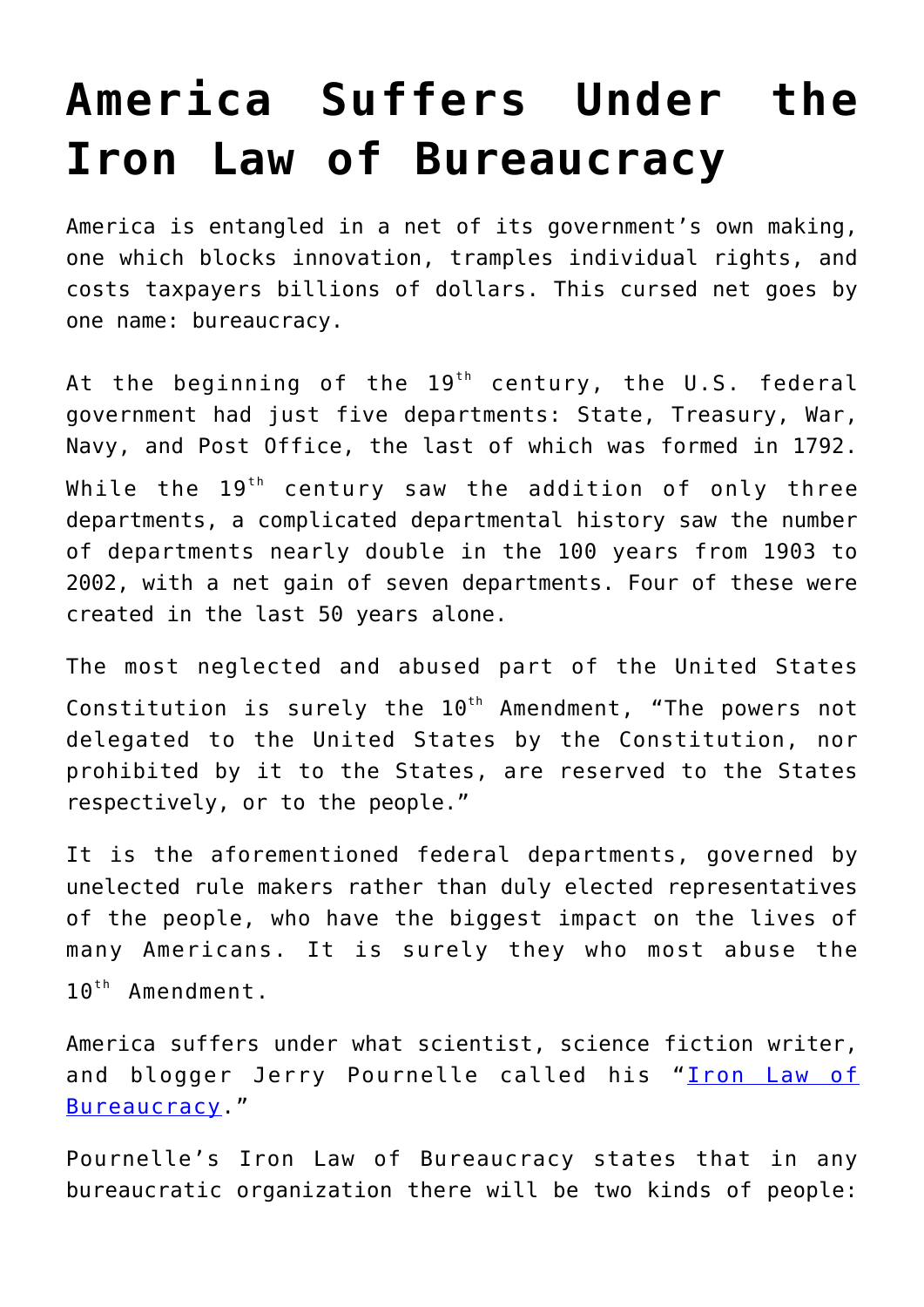those who work to further the actual goals of the organization, and those who work for the organization itself. Examples in education would be teachers who work and sacrifice to teach children, vs. union representative who work to protect any teacher including the most incompetent. The Iron Law states that in all cases, the second type of person will always gain control of the organization, and will always write the rules under which the organization functions.

This is why a federal department has never been entirely abolished. The War Department was split into Army and Air Force, and then Army, Air Force, and Navy were consolidated into what is now the Department of Defense. The Post Office Department was downgraded to the Postal Service, but it is far from abolished.

Bureaucratic departments such as these exist at a great cost to Americans. The Department of Health and Human Services alone had a [budget of nearly \\$1.3 trillion in 2020.](https://www.hhs.gov/about/budget/fy2020/index.html)

With leaders appointed by the president, and unnamed bureaucrats – who need not fear elective repercussions – the federal bureaucracy is a cancer which has metastasized throughout the American political system and all but destroyed the  $10^{th}$  Amendment.

Bureaucrats are people, too, and everyone needs a job in order to eat and put a roof over their heads. It is against the self-interests of those managing and employed by these departments to scale back the scope of their responsibilities, trim jobs, or reduce their departments' budgetary needs.

This is why we see bureaucrats of all stripes call for [ever](https://www.intellectualtakeout.org/world-government-is-closer-than-we-think/) [more levels of government.](https://www.intellectualtakeout.org/world-government-is-closer-than-we-think/) This is why federal rules often cause more harm than good, even in [how to respond to natural](https://www.intellectualtakeout.org/why-u-s-wildfires-hit-california-more-than-the-southeast/) [disasters.](https://www.intellectualtakeout.org/why-u-s-wildfires-hit-california-more-than-the-southeast/) This is why federal politicians believe they can push a [top-down educational agenda](https://www.intellectualtakeout.org/bidens-1619-commission-is-unconstitutional-so-is-trumps-1776-commission/) across the country. It is [rule by supposed experts,](https://www.intellectualtakeout.org/rule-by-experts-is-tyranny-shrouded-in-science/) experts who are well-shielded